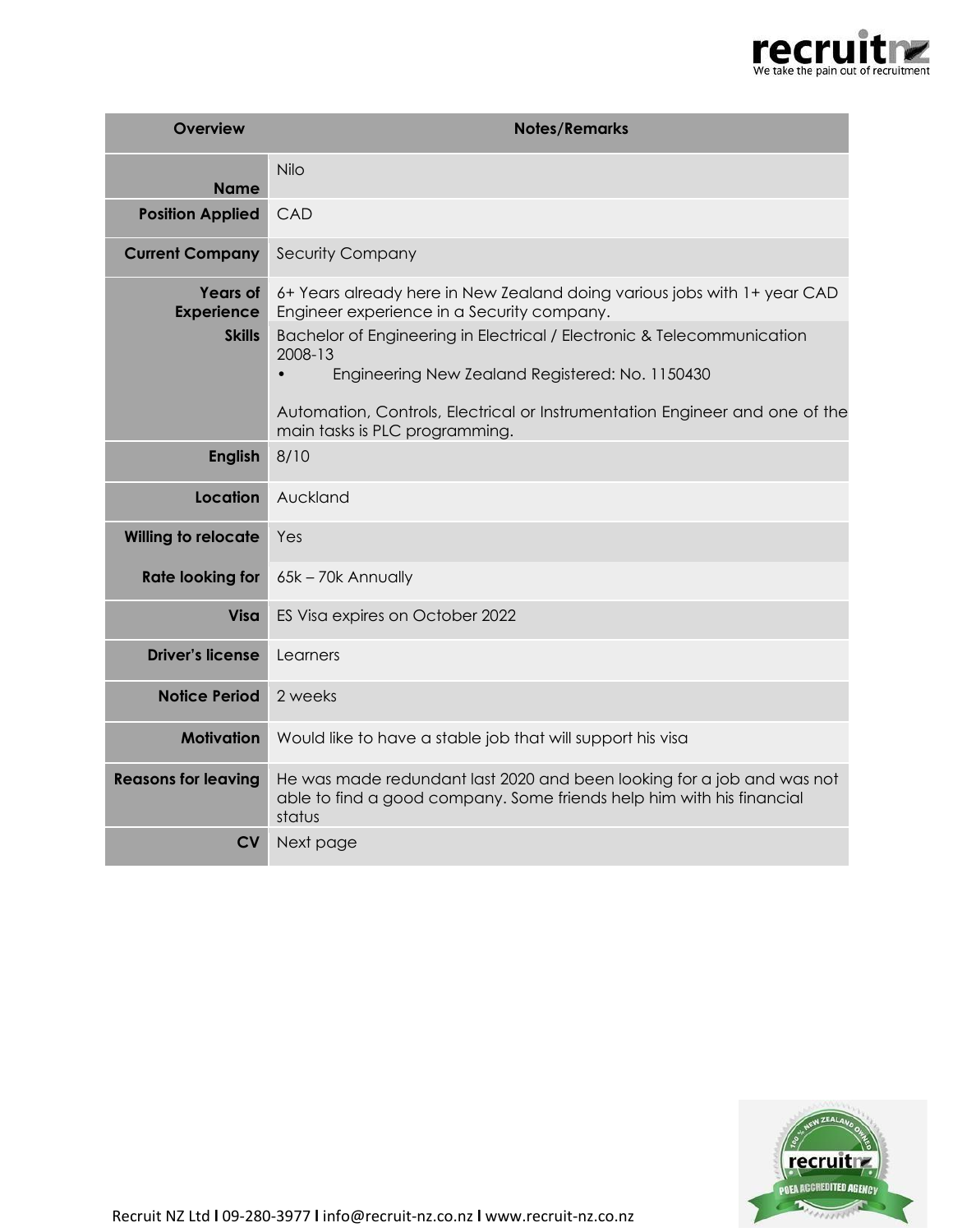

# **Dave\_Electronic CAD | Engineer**

### **Summary**

- Engineering professional with advanced technical skills. Highly motivated and focused, with a record of succeeding alongside a team. Experience in technical, client-facing and high-pressure roles.
- Strong background in Electrical and Electronics such as diode and transistor characteristics, switching operation, frequency drivers, instrumentation, radio-wave propagation, and analog and digital transmission.
- Expertise in Microsoft Office (Word, Excel, Visio) and Microsoft Windows, SQL, C++, Python, KiCAD PCB Design, Rockwell Allen-Bradley Programmable Logic Control (PLC), AutoCAD, Revit, MATLAB, and field bus architecture.
- Experience in testing and manipulation of power supply, multimeter, spectrum analyzer, oscilloscope as well as soldering, printed circuit board and logic circuit design.
- Proficient in Rockwell Allen-Bradley PLC and HMI design, testing and debugging of software programs.
- Competent in building test plans, manuals, scopes and limitations of the implemented software base on the clients' specification.
- Determined, customer-focused, have dynamic communication skills and able to speak 9 different languages including Spanish and basic German.

## **Experience**

### **Electronic & CAD Engineer** *Jun2019-Sep2020*

Advanced Security, Grenada North, Wellington

- Calculating CCTV field of views and pixel density for analytical software.
- Performing detailed load calculations for equipment such as access control, servers and security panels.
- Producing detailed documentation, manuals, schematics, layouts and wiring diagrams using CAD, Revit and Visio.
- Installing and programming software of servers, NUCs, kiosks for client's security systems.
- Creating cable schedules and schematic diagrams of buzzers, push buttons I/O devices and other peripherals to interface to microcontroller such as Gallagher, Integriti and Tecom.

### **Technical Support Advisor** *Feb-Oct 2017*

Concentrix Services (Apple), Wellington City, Wellington

- Repairing and replacing peripheral equipment such as terminals, printers, and modems.
- Determining software and hardware requirements to provide solutions to iOS smart devices issues.
- Adapting existing programs to meet users' requirement who are base in North America and Asia-Pacific region.

### **Technical Support Analyst** (Contract) *Nov-Dec 2016*

Ontempo Retail Systems, Kumeu, Auckland

- Identifying, resolving and suggesting solutions of computing problems.
- Troubleshooting clients' retail POS sequel problems and error messages.

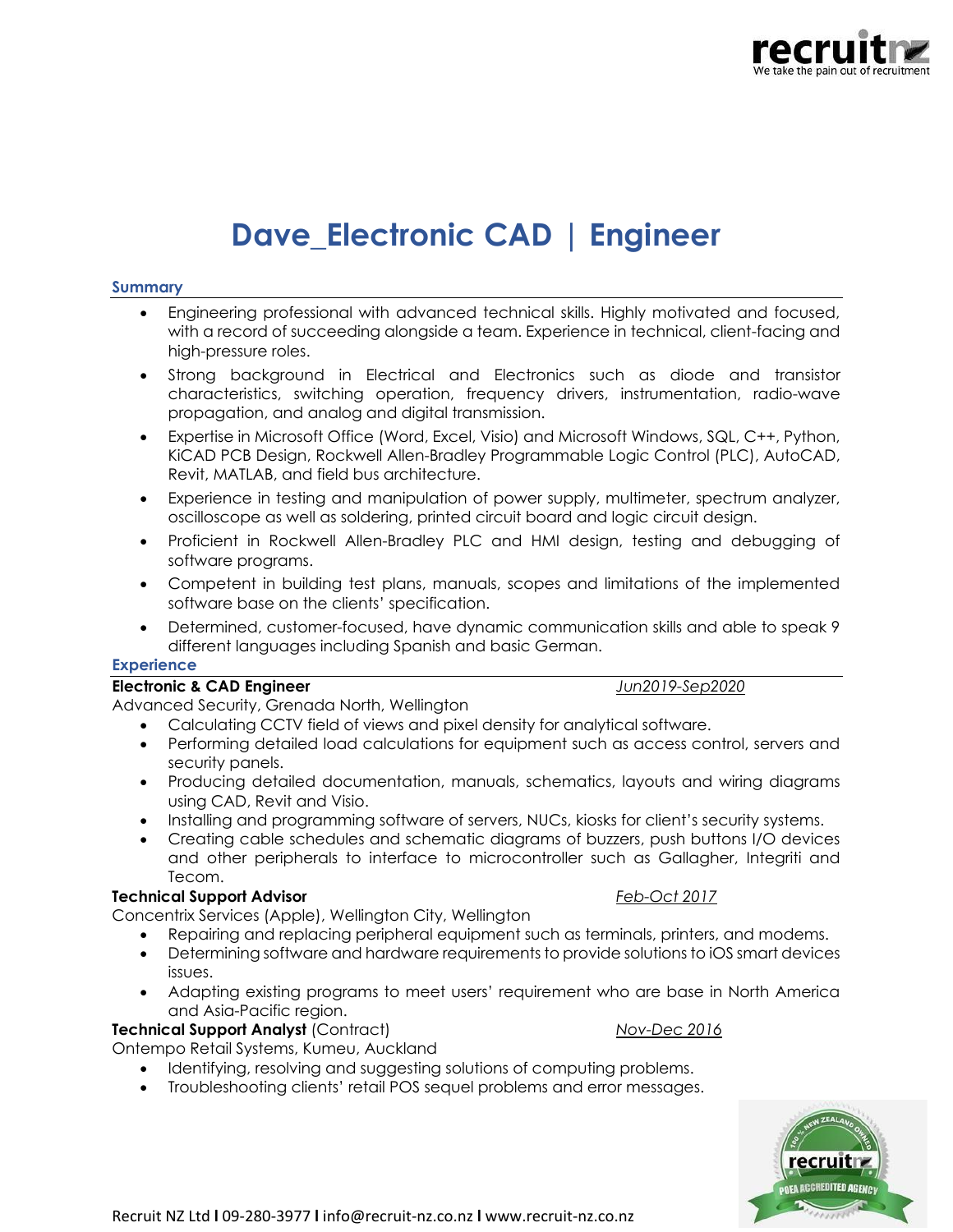

• Executing software changes and maintaining upgrades as per customer request.

### **Helpdesk Support** (Internship) *Mar-Apr 2016*

Regent International Education, Auckland City, Auckland

- Answering emails and requests for technical support.
- Helping students install, configure and troubleshoot software.
- Solving technical issues and problems in the computer laboratory.

### **Data Collector** (Contract) *Jan–Mar 2016*

Waitemata DHB, Takapuna, Auckland

- Proposing solutions to the report and evaluating the performance of each cleaner.
- Analyzing, examining and comparing Time and Motion Study in every hospital area.
- Gathering statistics of cleaners' tasks and reasons of delay for Auckland University Research program.

### **Qualification & Affiliation**

### **Bachelor of Engineering in Electrical / Electronic & Telecommunication** *2008-13*

- **Engineering New Zealand Registered: No. 1150430**
	- **Papers and Grades:**
	- Control Systems-91% Thermodynamics-82% Technical Writing-91% Energy Conversion-79% Industrial Electronics-88% Direct Current Circuits–85% Logic Circuit Switching-85% Electronic Circuit Design-82% Electronics 3 (Amplifiers)-82% Computer-Aided Drafting-85% Microprocessor/Microcontroller-88% Instrumentation & Controls-91% • **Portable Medication Reminder**

Electronic Device & Circuit-88% Alternating Current Circuits-82%

Researcher and Layout Designer using two microcontrollers and a GSM module. An individual final-year Thesis Project for the completion of Bachelor's Degree.

• Led two teams in two different papers namely *"Methods of Research" and "Communications 5"* where the study talks about ways of obtaining Electrical Energy for commercial usage and, configuration of Distributed Antenna Systems to an entire metropolitan area respectively.

| inchopolitan area respectively.                                                   |             |
|-----------------------------------------------------------------------------------|-------------|
| NC II in Electrical Installation & Building Maintenance                           | 2014-14     |
| Practical experience in electrical wiring, lightning and related<br>$\bullet$     |             |
| equipment and systems in residential houses/buildings ≥600V.                      |             |
| Diploma in IT (Level 7)                                                           | $2015 - 16$ |
| <b>Papers:</b> Network Security, Software Development, Advanced                   |             |
| Database Management Systems, Managing Network OS,                                 |             |
| Designing and Implementing Networks, and Project Management                       |             |
| Handled a team of six in Project Management and attained an A grade.<br>$\bullet$ |             |
| <b>Scholarship &amp; Achievement</b>                                              |             |
| <b>GASTPE Scholarship</b><br>$\bullet$                                            | College     |
| Covered half of the tuition if no failing mark.                                   |             |
| <b>DND-CHED-PASUC Scholarship</b>                                                 | University  |
| Partially reduced fees plus allowance for no grade below 75%.                     |             |
| <b>Seminar, Workshop &amp; Conference</b>                                         |             |
| Transpower Site Visit<br>$\bullet$                                                | 04Sep 2018  |
| <b>IPENZ New Code of Ethical Conduct</b><br>$\bullet$                             | 18Aug 2016  |
| <b>IEEE New Zealand Wireless Workshop 2015</b>                                    | 04Sep 2015  |
| A new form of Architecture Insight                                                | 10Mar 2015  |
| National Mapping and Resource Information Authority:                              | 07Feb 2013  |



Mapping Our Territories